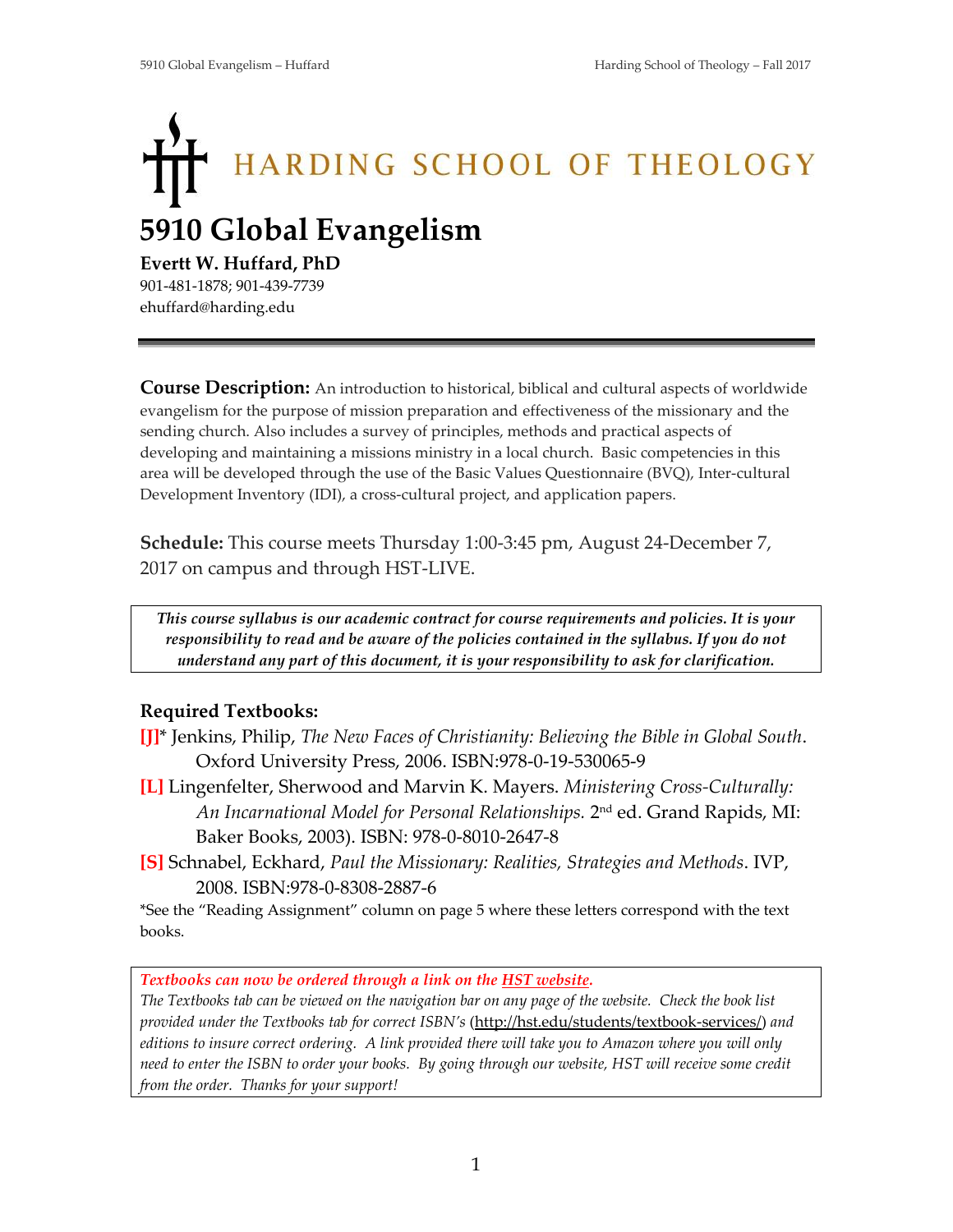## **Recommended Reading**

- Borthwick, Paul. *Western Christians in Global Mission: What's the Role of the North American Church?* Downers Grove, IL: IVP Press, 2012. ISBN: 978-0-8308-3780-9
- Howell, Alan. "Recognizing Poverty Rules: Addressing the Causes and Patterns of Absolute Poverty Among the Makua-Metto People" in *Missio Dei: A Journal of Missional Theology and Praxis* 6, no. 2 (August 2015). [www.missiodeijournal.com/article.php?issue=md-6-](http://www.missiodeijournal.com/article.php?issue=md-6-2&author=md-6-2-howell#sthash.zAj795o8.dpuf) [2&author=md-6-2-howell#sthash.zAj795o8.dpuf](http://www.missiodeijournal.com/article.php?issue=md-6-2&author=md-6-2-howell#sthash.zAj795o8.dpuf)
- Lingenfelter, Sherwood. Transforming Culture: A Challenge for Christian Mission. 2<sup>nd</sup> ed. Grand Rapids, MI: Baker Books, 1998. ISBN: 978-0-8010-2178-7
- Slate, C. Philip. Lest We Forget: Mini-biographies of Missionaries from A Bygone Generation. Winona, MS: J. C. Choate Publications, 2010. Available from the author/Instructor.
- Schwartz, Glenn, "Is there a Cure for Dependency Among Mission-Established Institutions?" [www.wmausa.org/files/Store](http://www.wmausa.org/files/Store) Downloads/Final cure article
- Slate, C. Philip. Missions Handbook for Local Churches. Bedford, TX: Missions Resource Network, 2008. Sections 3, 4, 5, and Appendix A. (On reserve in the Library)
- Slate, C. Philip, "Short-Term vs. Long Term Missions and the Stewardship of Western Missions Money." [www.mrnet.org/conent/Documents/Library/Short-term](http://www.mrnet.org/conent/Documents/Library/Short-term) vs. long term and the stewardship of western missions money.
- Sunquist, Scott. *Understanding Christian Mission: Participating in Suffering and Glory*. Grand Rapids, MI: Baker Academic, 2013. ISBN: 978-0-8010-3615-6
- Woodberry, Robert. "The Missionary Roots of Liberal Democracy" in *American Political Science Review* 106, no. 2 (May 2012). [www.hillcountryinstitute.org/wp](http://www.hillcountryinstitute.org/wp-content/uploads/MissionaryRootsOfLiberalDemocracy.pdf)[content/uploads/MissionaryRootsOfLiberalDemocracy.pdf](http://www.hillcountryinstitute.org/wp-content/uploads/MissionaryRootsOfLiberalDemocracy.pdf)
- Woodward, Mark. "Standards for Short-Term Missions," in *Missio Dei: A Journal of Missional Theology and Praxis* 3, no. 1 (February 2012). [www.missiodeijournal.com/article.php?issue=md-3-1&author=md-3-1-woodward](http://www.missiodeijournal.com/article.php?issue=md-3-1&author=md-3-1-woodward)
- Listen to *This American Life* podcast episode #408: "Island Time" May 21, 2010 available on iTunes and mp3 sites.

Additional required readings or recordings may be provided in class or sent by e-mail.

# **Course Outcomes and Objectives:**

*M.Div. Outcome 4:* Students will demonstrate the ability to integrate the scriptures and theological tradition with diverse contemporary cultural contexts. (ATS A.2.3) *MACM Outcome 3:* Students will demonstrate the ability to integrate the scriptures and theological tradition with diverse contemporary cultural contexts. (ATS A.2.2.2)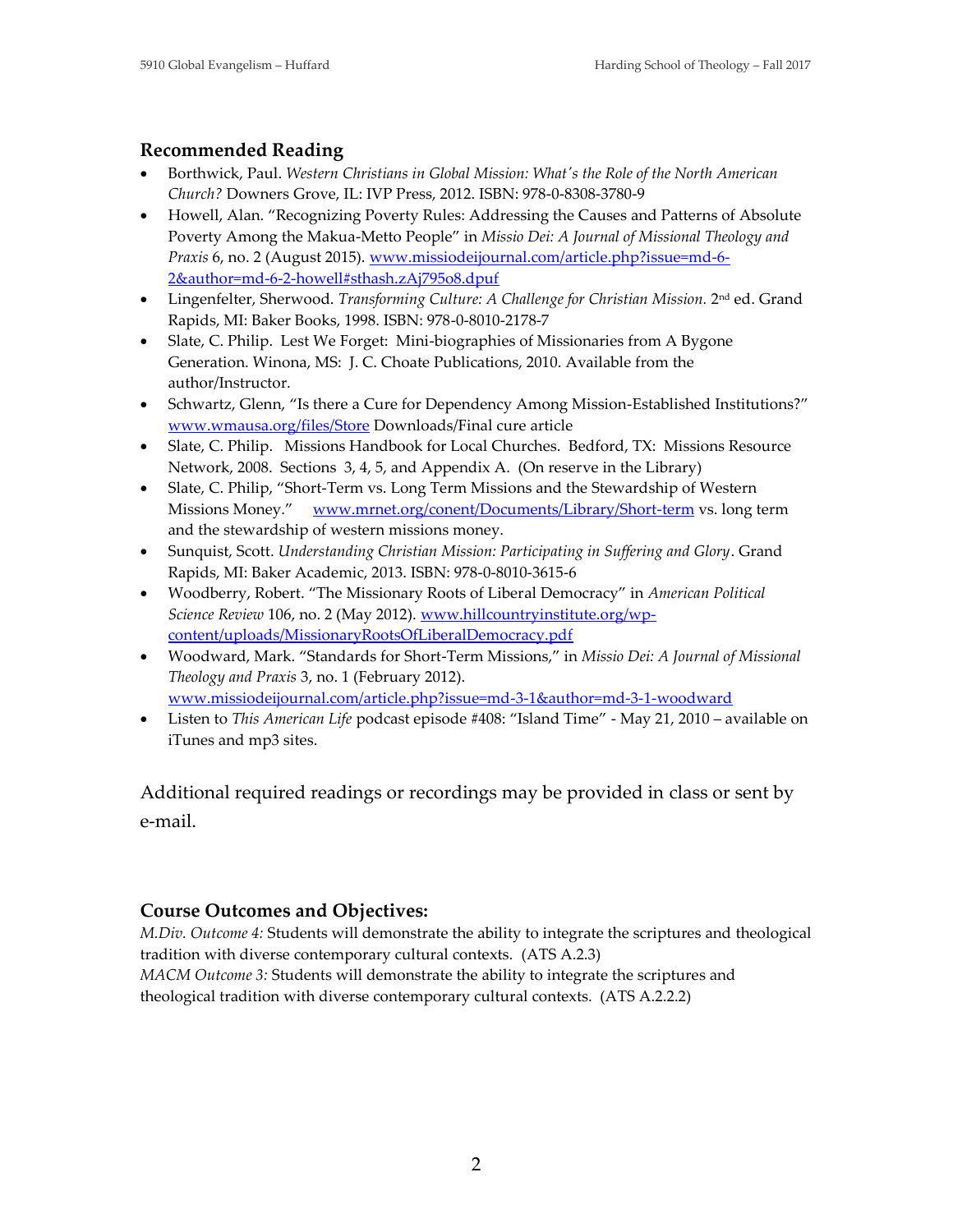| Course                                                                                         | <b>HST</b>                                   | <b>MACM</b>                                                                                                       | <b>M.Div. Outcomes</b>                                                                                         | Assignments                                                     |
|------------------------------------------------------------------------------------------------|----------------------------------------------|-------------------------------------------------------------------------------------------------------------------|----------------------------------------------------------------------------------------------------------------|-----------------------------------------------------------------|
| Objectives                                                                                     | Mission                                      | Outcomes                                                                                                          |                                                                                                                |                                                                 |
| (1) Engage other<br>cultures with<br>respect, interest,<br>and acceptance<br>(2) Adapt well in | higher<br>standards<br>of ministry<br>higher | Evidence a love for<br>God and a personal<br>commitment to<br>spiritual formation.<br>Become a leader in          | Evidence a love for<br>God and a personal<br>commitment to<br>spiritual formation.<br>Demonstrate              | Cross-cultural<br>Project, BVQ,<br><b>IDI</b><br>Cross-cultural |
| another context-<br>social-economic or<br>ethnic                                               | standards<br>of ministry                     | your ministry special-<br>ization in the broader<br>range of ministry and<br>social context                       | knowledge and<br>competencies<br>associated with<br>providing ministerial<br>leadership                        | Project, BVQ,<br><b>IDI</b>                                     |
| (3) Accept the<br>vulnerability of<br>ministry in<br>another cultural<br>context               | develop<br>deeper<br>faith<br>in God         | Become a leader in<br>your ministry special-<br>ization in the broader<br>range of ministry and<br>social context | Integrate scriptures<br>and theological<br>tradition with diverse<br>contemporary<br>cultural contexts         | Cross-cultural<br>Project                                       |
| (4) Develop skills<br>to help the church<br>for further service<br>in Global<br>Evangelism     | higher<br>standards<br>of ministry           | Integrate the<br>scriptures and<br>theological tradition<br>with diverse<br>contemporary<br>cultural contexts.    | Integrate the<br>scriptures and<br>theological tradition<br>with diverse<br>contemporary<br>cultural contexts. | Incorporation/<br>Application<br>Assignment                     |

**Assignments and Grading:** Grading scale: 90-100 (A), 80-89 (B), 70-79 (C), 60-69 (D), 59 and below (F). Grades will be computed as follows:

**1. Final Exam** (25 pts): The final will be taken **December 7** and will include objective and essay sections.

- **2. Cross-Cultural Competency** 
	- **Basic Values Questionnaire—BVQ** (5 pts each time): See pp. 29-34 in *Ministering Cross-Culturally*. Complete and post by 8-31- 17 [BVQ-pre]. Take it again and post it on 11-30-17 [BVQ-post].
	- **Intercultural Development Inventory—IDI** (5 pts)**:** Complete the IDI before **September 7** (a link will be sent to each student). The student will also set up an appointment with Dr. Evertt Huffard [\(ehuffard@harding.edu\)](mailto:ehuffard@harding.edu) to process their personal IDI (takes about 30 minutes) after **September 14**.
	- **Cross-Cultural Project/Report** 
		- o Submit a one-page proposal of the context and goals—must be approved by the professor by **September 7**. Send proposal to [ehuffard@harding.edu.](mailto:ehuffard@harding.edu)
		- o Document 12 hours of cross-cultural experiences that provide opportunity for you to learn to respect differences, develop new interests, and be accepting of different ways

The overall objective of engaging in the readings, writings, activities, examinations, and discussions is to equip the student to honor God through doing or facilitating global evangelization.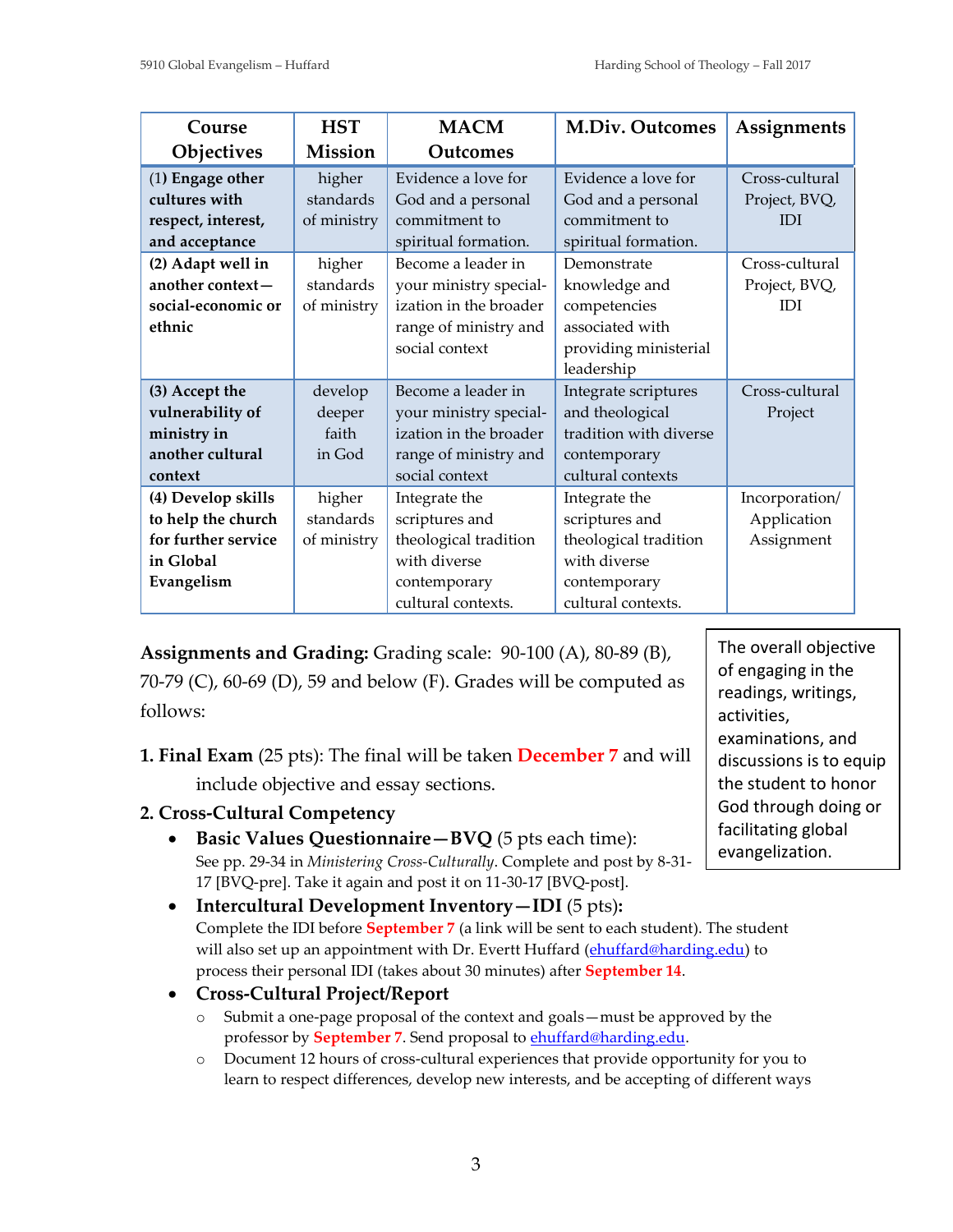of life and ministry. Assessment of the project incorporates the IDI and BVQ (from Lingenfelter & Mayers, p. 29-35).

- o Possible projects:
	- Spend a couple of weekends with a church leader in a different culture and language group (preferred option!).
	- Visit different language group churches attending services, Bible study, and interviewing participants.
	- Participate in the life of a cross-cultural church for at least 12 hours.
	- Visit a mosque (or synagogue or inner city church) and include a visit or personal interaction with at least one of the participants to interpret what their rituals mean to them or why they do what they do.
- o A class presentation of the project will be given on **November 9** (10 pts).
- o Final report of the project (15 pts) will be submitted by **November 16** (10 pages) detailing the following:
	- Assumptions Name and describe the assumptions you had going into this cross-cultural experience (at least one page).
	- *Experiences* Describe your experiences including time, date and observations made (at least five pages).
	- *Reactions, Reflections, Redirections* In light of these cross-cultural experiences, incorporate what you have learned about yourself from the IDI and BVQ into specific values, principles and tensions for serving cross-culturally, demonstrating a more global theology of ministry (at least four pages).

## **3. Experience/Application Assignment:**

• **Sending church mission ministry evaluation/proposal—***SCMM* (10 pts):

Meet with a missions committee member from your own church or another congregation. In two pages describe the church's past and current involvement in global missions. Write another two pages of proposal (incorporating values, principles and tensions discussed in this class and one other outside resource) for how that congregation could be responsibly involved (be sure to describe what that means) in global evangelism (4 pages total). Due **October 26.**

# • **Global Mission Experience at Camp Takhodah, September 21-24**



Attend at least one day of the GME (5 pts bonus). Class will not meet on 9-21-17 with the assumption that you will be participating in the GME events. Submit a 1-page report of the classes you attended. See <http://www.harding.edu/events/global-missions-exp> for more details. If you cannot attend you have an option of attending another mission function, with the professor's approval.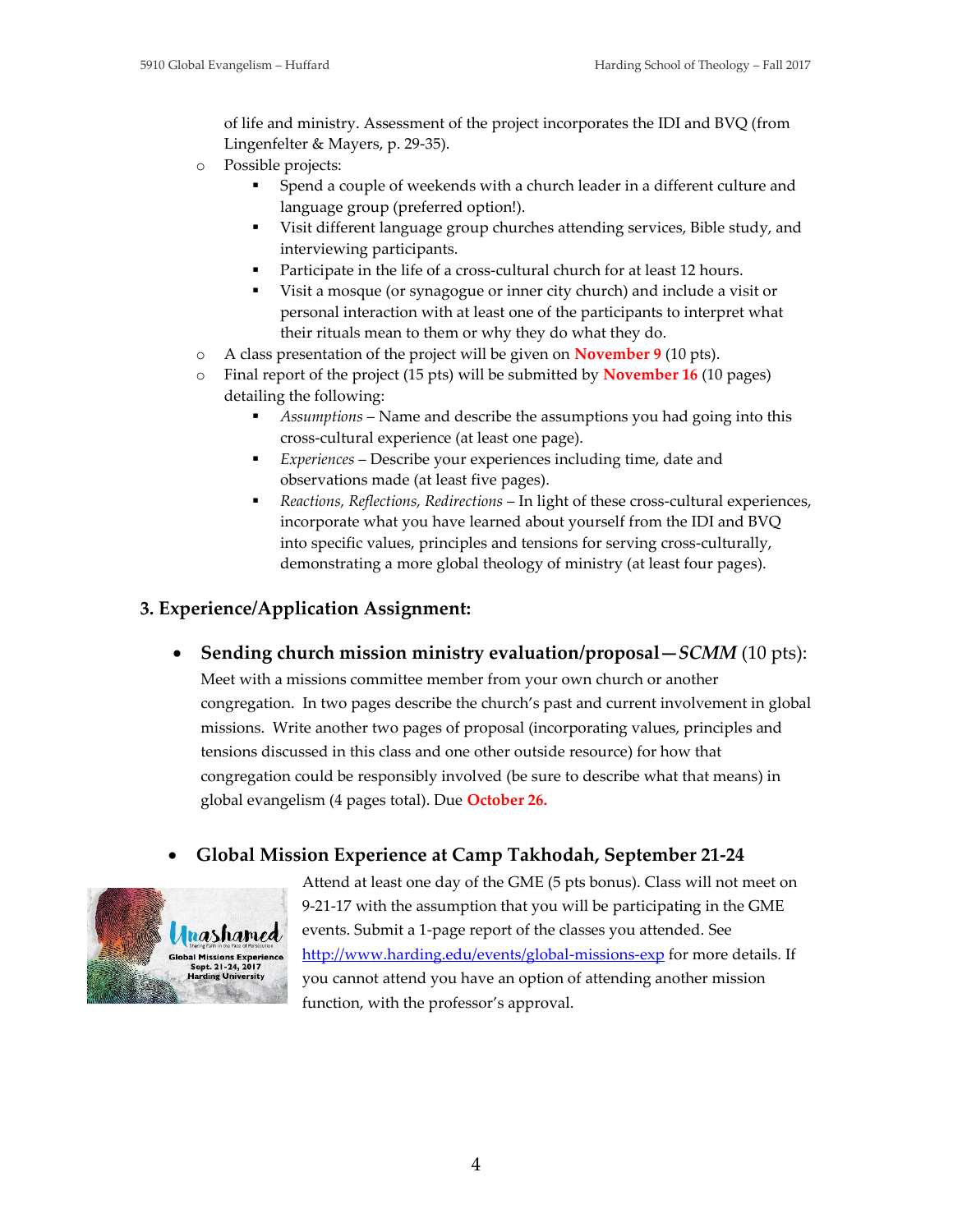## • **Special Topic—articles evaluation or biography with class presentation**:

o *Topic and Article Selection*: Select an appropriate topic related to global evangelism for approval from your professor: **EITHER** (1) <u>four relevant articles</u> from appropriate missions journals (for example, *Evangelical Missions Quarterly*, *Missiology*, *International Journal of Frontier Missiology*, *Missio Dei Journal*) [one could be from *Perspectives on the World Christian Movement, ed. Ralph Winter and Steven Hawthorne, 4<sup>th</sup> ed. (2013)].* 

| 5910                    |                                                                                                      | Reading                         | Post on                       | <b>Due Date</b> | Grading   |
|-------------------------|------------------------------------------------------------------------------------------------------|---------------------------------|-------------------------------|-----------------|-----------|
| <b>Seminars</b>         | Content                                                                                              | <b>Assignments</b>              | Canvas                        |                 | Total pts |
|                         | <b>MODULE ONE</b>                                                                                    |                                 |                               |                 |           |
|                         | <b>Developing Cross-</b>                                                                             |                                 |                               |                 |           |
|                         | <b>Cultural Competency</b>                                                                           |                                 |                               |                 |           |
| $\mathbf{1}$            | The Incarnation                                                                                      | L-Ch.1; S-Ch.3                  |                               | $8-24-14$       |           |
| $\overline{2}$          | Worldviews;<br><b>Going Global</b>                                                                   | $L$ -Ch.2-9                     | <b>BVQ-pre</b>                | $8 - 31 - 17$   | 5 pts     |
| 3                       | <b>Three-Culture Model</b>                                                                           | S-Ch. 4;<br><b>Complete IDI</b> |                               | $9 - 7 - 17$    | 5 pts     |
| $\overline{\mathbf{4}}$ | <b>IDI</b> ; Social Structures                                                                       | <b>S-Ch. 5</b>                  |                               | $9 - 14 - 17$   |           |
|                         | <b>MODULE TWO</b>                                                                                    |                                 |                               |                 |           |
|                         | <b>Christian Worldview</b>                                                                           |                                 |                               |                 |           |
| 5                       | <b>GME</b> at HUT                                                                                    |                                 |                               | $9 - 21 - 17$   | 5 pts     |
|                         | [no class]                                                                                           |                                 |                               |                 | bonus     |
| 6                       | <b>Blessing and Honor</b>                                                                            | S-Intro & Ch. 1                 |                               | $9 - 28 - 17$   |           |
| 7                       | <b>Kingdom and Calling</b>                                                                           | $S-Ch. 2, 6$                    |                               | $10 - 5 - 17$   |           |
| 8                       | <b>Discipling All Nations</b>                                                                        |                                 |                               | $10-12-17$      |           |
|                         | <b>MODULE THREE</b><br>Methods/Strategies                                                            |                                 |                               |                 |           |
| 9                       | <b>Our Mission Experiences</b>                                                                       | $J-Ch. 1-4$                     |                               | $10-19-17$      |           |
| 10                      | <b>Global South Case Study</b>                                                                       | $J-Ch. 5-8$                     | <b>SCMM</b>                   | $10 - 26 - 17$  | 10 pts    |
| 11                      | Dr. Slate: Sending<br><b>Churches &amp; Goals</b>                                                    |                                 | <b>STR</b>                    | $11 - 2 - 17$   | 10 pts    |
| 12                      | <b>CLASS REPORTS</b>                                                                                 |                                 |                               | $11-9-17$       | 10 pts    |
| 13                      | Strategic issues: money,<br>development, evangelism,<br>urbanization, church<br>planting, leadership |                                 | Cross-<br>Cultural<br>reports | $11 - 16 - 17$  | 15 pts    |
|                         | <b>Thanksgiving Break</b>                                                                            | Nov. 20-24                      |                               | $11 - 23 - 17$  |           |
| 14                      | <b>STR</b> reports                                                                                   |                                 | <b>STR</b> report             | $11 - 30 - 17$  | 15 pts    |
|                         |                                                                                                      |                                 | <b>BVQ-post</b>               |                 | 5 pts     |
|                         | <b>FINAL EXAM</b>                                                                                    |                                 |                               | $12 - 7 - 17$   | 25 pts    |
|                         | <b>TOTAL</b>                                                                                         |                                 |                               |                 | 100 pts   |

#### **Class Schedule and Assignments**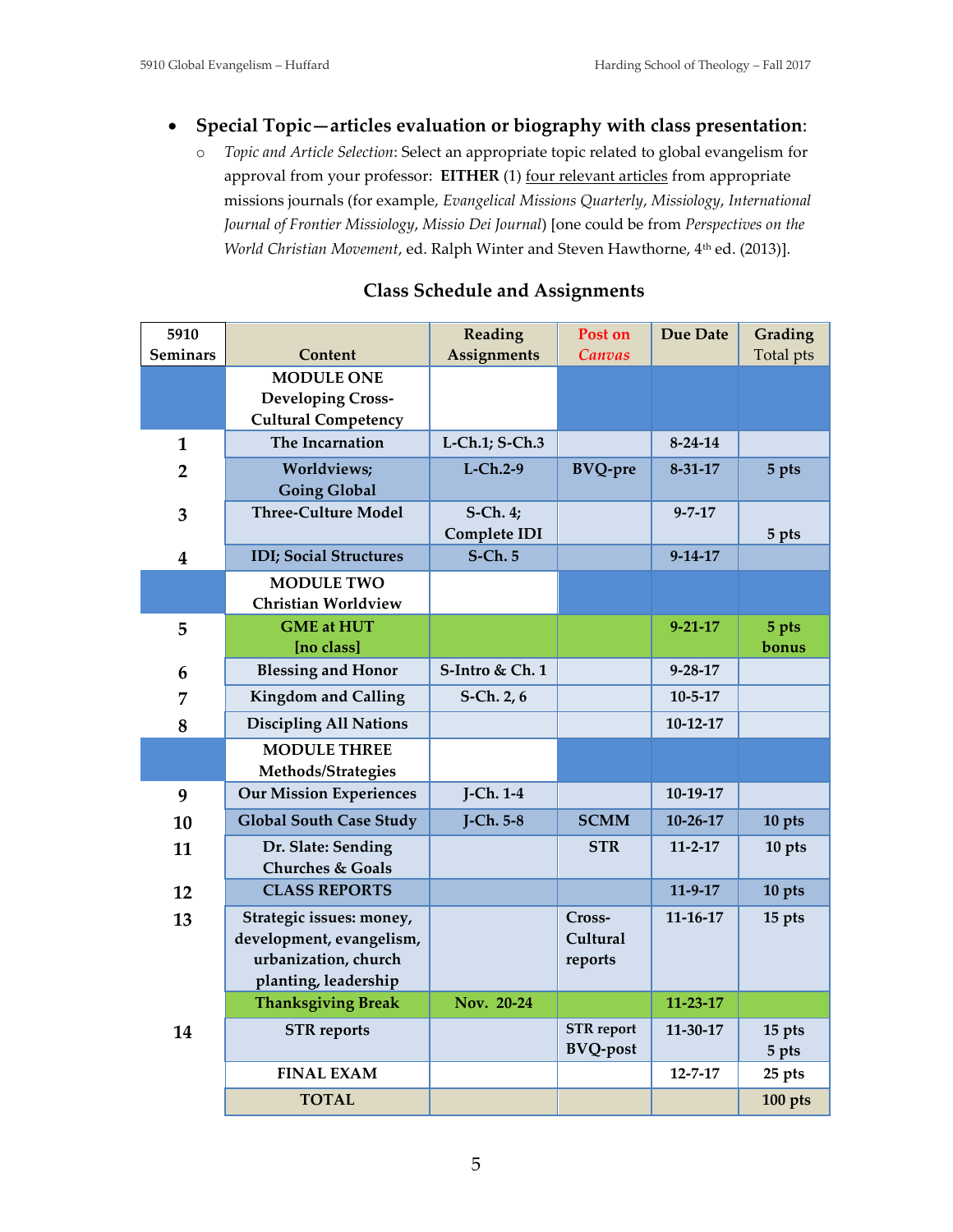Write one-page summaries/evaluations for each of the articles stating the general thesis and summarize its key points as well as make an assessment of it based on values, principles and tensions discussed in class. Combine these four summaries/evaluations into one document that has a conclusion of two final pages on potential applications of these ideas and ways to incorporate the best concepts and practices as a whole (6 pages total);

**OR** (2) select a biography of a missionary. A list of biographies can be found at the end of this syllabus. Give attention to the degree to which the subject of the biography (a) took the host culture seriously, (b) adjusted to life among the people and (c) achieved his or her goals (6 pages total).

o *Special Topic Report—***STR**: The paper is due on **November 30** (15 pts) and students will make a 10 minute (MAX) "Ted-talk" type presentation in class of their findings.

# **NOTE: Late assignments will not receive credit without prior approval from the professor.**

## **Credit Hour Workload**

For every course credit hour, the typical student should expect to spend at least three clock hours per week of concentrated attention on course-related work, including but not limited to time attending class, as well as out-of-class time spent reading, reviewing, organizing notes, preparing for upcoming quizzes/exams, problem solving, developing and completing projects, and other activities that enhance learning. Thus, for a three-hour course, a typical student should expect to spend at least nine hours per week dedicated to the course.

#### **Students with Disabilities**

It is the policy of Harding University to accommodate students with disabilities, pursuant to federal and state law. Any student with a disability who needs accommodation should inform the instructor at the beginning of the course. Students with disabilities are also encouraged to contact Steve McLeod, the Associate Dean, at 901-761-1353.

#### **Assessment Rubric for Cross-Cultural Project/Report**

Reflection papers reflect on cross-cultural experiences: (1) *worship* in a church that is culturally different from the student's own and (2) engagement in *ministry* experience in another culture. For the rubric below, there are 4 criteria, and a maximum of 2 points per area. A score of 1.0 in each area indicates that a student has met expectations, so 4 criteria  $x 1.0 = 4.0$  to meet expectations.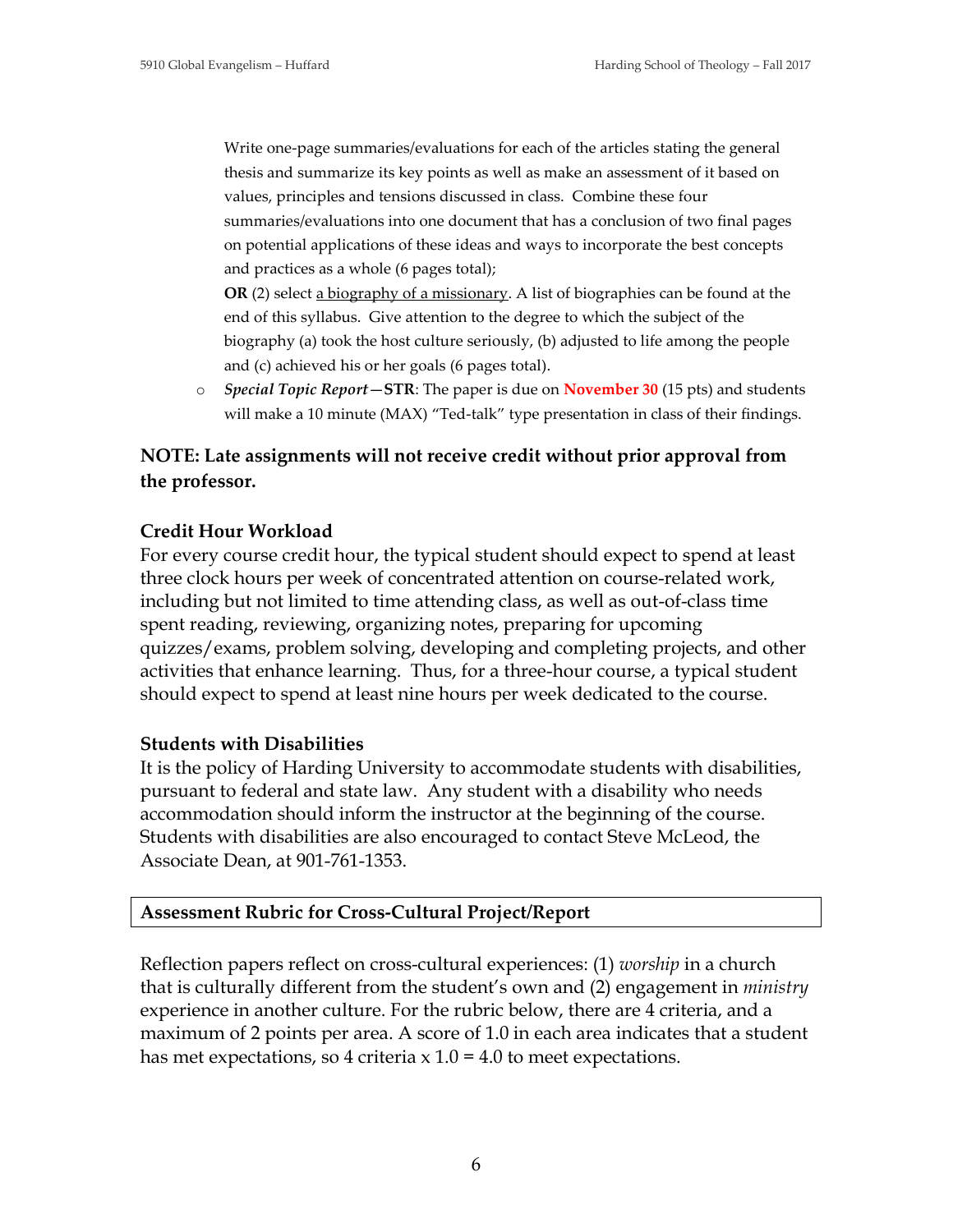| Criteria              | <b>Above Expectations</b> | <b>Meets Expectations</b> | <b>Below Expectations</b> |  |
|-----------------------|---------------------------|---------------------------|---------------------------|--|
|                       | (2 points)                | $(1$ point)               | $(0$ points)              |  |
| Senses theological    | Critically identifies the | Identifies the tensions   | Unable to identify        |  |
| dissonance and        | dissonance in worship     | and able to discuss       | tensions nor able to      |  |
| processes it          | and ministry and          | them.                     | discuss.                  |  |
|                       | comes to healthy          |                           |                           |  |
|                       | response.                 |                           |                           |  |
| <b>Engages other</b>  | Identifies differences    | Identifies differences    | Unable to articulate      |  |
| cultures with         | & understands the         | and accepts other         | differences and/or        |  |
| respect, interest,    | worldview of the          | culture.                  | unwilling to accept       |  |
| and acceptance        | other culture             |                           | the other culture.        |  |
| Adapts well to        | Identifies two ways to    | Identifies one way to     | No awareness of the       |  |
| another context-      | adapt to serve in a       | adapt to serve in a       | need to adapt to          |  |
| ethnic or socio-      | different culture.        | different culture.        | serve in a different      |  |
| economic              |                           |                           | culture.                  |  |
| Accepts a position    | Copes with                | Copes with                | Not able to be            |  |
| of vulnerability in a | vulnerability in a        | vulnerability in one      | vulnerable in either      |  |
| different culture     | worship & ministry        | of the contexts.          | context.                  |  |
|                       | context.                  |                           |                           |  |

# **Cross-Cultural Experience Reflection Paper Rubric**

Above expectations: 5-8 Meets expectations: 4

Below expectations: 0-3

**ACADEMIC INTEGRITY** is expected of all students at HST**.** Three Principles of Integrity:

**1. Honesty:** Using only authorized collaboration, information, and study aids for assignments and testing. Being completely truthful in all academic endeavors.

**2. Authenticity:** Presenting only ideas and creative expressions that are unique, unless properly cited according to University guidelines. Submitting the work of another constitutes plagiarism. **3. Accountability:** Holding ourselves to the highest ethical standards, and not allowing academic dishonesty in others to go unchallenged.

Academic dishonesty in all its forms is inconsistent with Christian faith and practice, and will result in penalties which could include a failing grade for the assignment, a failing grade for the course, dismissal from the course, and even dismissal from the school.

Any form of cheating, copying, or dishonesty can be problematic because students are not always sure what this involves. For a brief explanation with examples, everyone should read the following webpage carefully: [www.indiana.edu/~wts/pamphlets/plagiarism.shtml.](http://www.indiana.edu/~wts/pamphlets/plagiarism.shtml)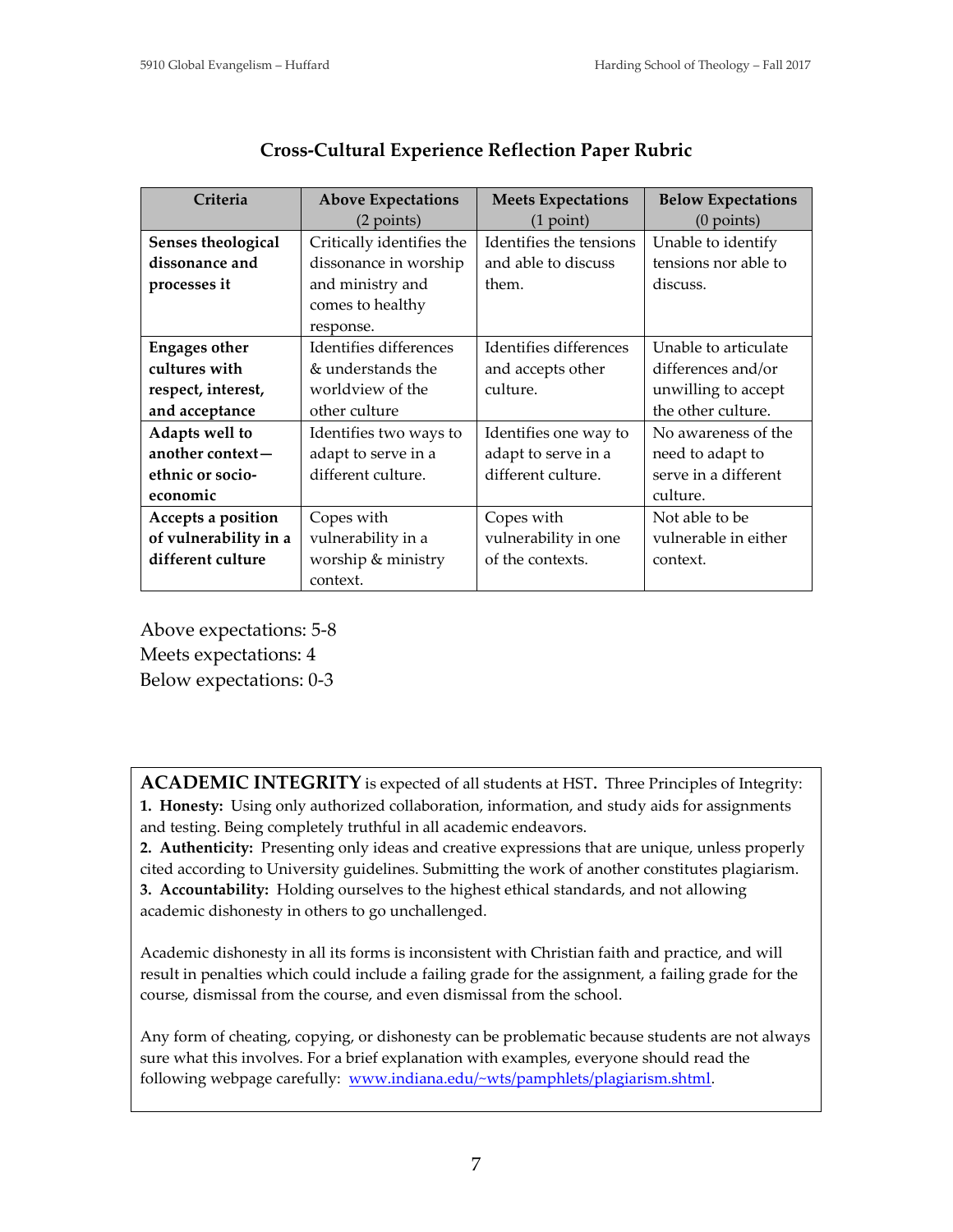#### **Library Resources**

If you have not taken 5990 (Advanced Theological Research) or 5770 (Research in Counseling), or took either class more than a year ago, go to the HST Web site ([www.hst.edu](http://www.hst.edu/)) for information concerning library services to students. Under the "library" tab you will find a link to and instructions for searching the HST online catalog (called Quest). There are also instructions for using the following databases available through the library: OCLC FirstSearch, EBSCOhost, Infotrac, PsycINFO, and Religious and Theological Abstracts. Contact the library for passwords to these databases. Also available are the research guides distributed in 5990.

#### **Use of Technology**

This course is supported via the *Canvas* learning management system (available at [elearning.harding.edu](http://www.harding.edu/elearning/) or <http://www.harding.edu/elearning/>) to facilitate class participation. You will need your HST username and your password to log into Harding Pipeline. These are the same credentials you use to register for classes via Pipeline.

Harding University gives each student an email address that also utilizes your user name. For example, your instructor's email addresses is **[ehuffard@harding.edu](mailto:ehuffard@harding.edu)**. Many students use other email addresses as their preferred address. You can set your Harding G-mail account to forward messages to an alternative email address if you want; however, **it is your responsibility to check your Harding email account regularly because this is the official Harding email address to which all Harding-related email will be sent.**

Assignments in this course offer opportunities for students to demonstrate proficiency in the use of technology in the following ways:

- Use of library and electronic databases to do research
- Use of online technology for submissions and peer learning

*Equipment Requirements*: Internet access using a graphical web browser such as Firefox 14.0 or higher, Netscape Navigator 4.0 or higher, or Microsoft Internet Explorer 7.0 or higher.

This course is designed to be supplemented by distance learning resources. The minimum competencies include the use of standard course processes (homework and evaluation) and include the following technological competencies: email, Internet resources, and use of *Canvas*. You will be encouraged to participate in asynchronous meetings, and discussion groups. You will be required to submit written assignments as attached document files in MS Word format (.doc or .docx), and utilize electronic databases as well as hard-copy resources. *Canvas* can be accessed at <http://www.harding.edu/elearning/>. If you have problems gaining access to the *Canvas* system, contact technical support for students by calling (501) 279-4545.